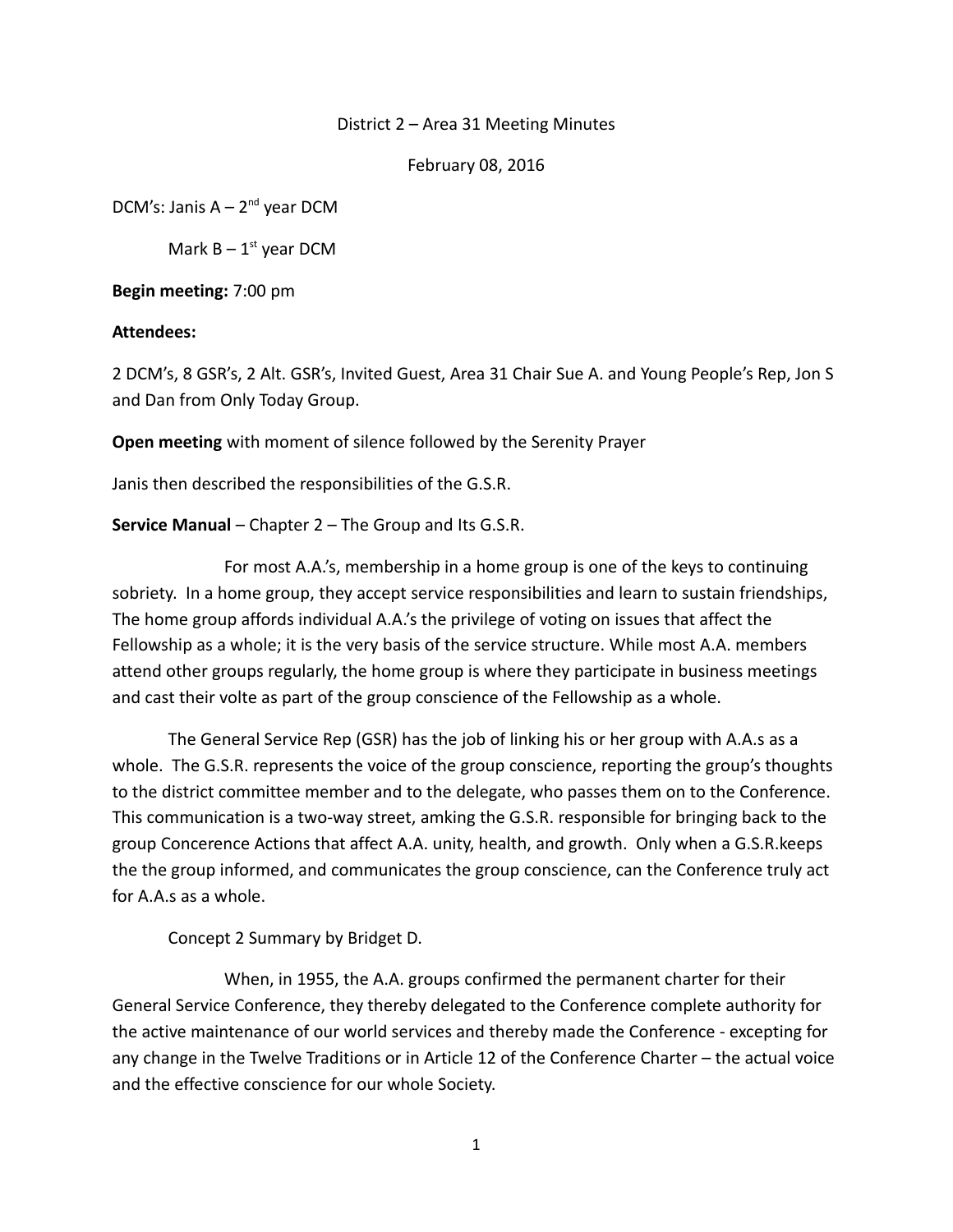Thank you Bridget for your Summary of Concept 2

Next Month presenters: Chapter 3 Summary – Carl A. & Concept 3 – Joanne S.

## **District 2 Group Topics & Concerns & Follow-Up**

There were no outstanding issues or concerns this month. One issue that was presented was a change in times for The Not So Young People's group. The meetings are held at the Alano Club in Agawam on Wednesday. New times for meetings beginning in March are Beginners meeting 6:00 pm to 6:45 pm followed by the regular meeting from 7:00 pm to 8:00 pm.

# **DCM Report**

District 2 will not be hosting an AA meeting at NERAASA this year. The presentation scheduled for this meeting has been cancelled but the whole GSR Conference will be presented at the Spring Assembly in April. All GSR's are encouraged to attend.

District DCM's have been asked to work closer together during each year rather than have the  $2^{nd}$  year DCM run all groups and functions and the  $1<sup>st</sup>$  year DCM just be available. District 2 is already in that mindset with Mark and Janis working closely for the District.

The GSR's are being asked to attend "dark groups" to encourage members of those groups to keep them informed and maybe have a voice in the district.

Other items discussed at the Area 31 meeting included:

- Area budget;
- the updated Handbook which is in its first printing;
- there is a large print Where or When available (free) at Intergroup. Only those with a serious need should be asking for the large print edition.
- Archives Boards are available for groups who would like to have them at their Group Anniversary. Contact the Archives Chair on the Area 31 Website.
- Public Information Committee (PI) needs more volunteers. So if you know of anyone who is looking to get active in service, please let them know about PI. They have 13 standing commitments and need some help.
- There will be a "Gold Ball' meeting on Thursday night February 25<sup>th</sup>, 2016 at the Sheraton Hotel in downtown Springfield to kick off the 2016 NERAASA conference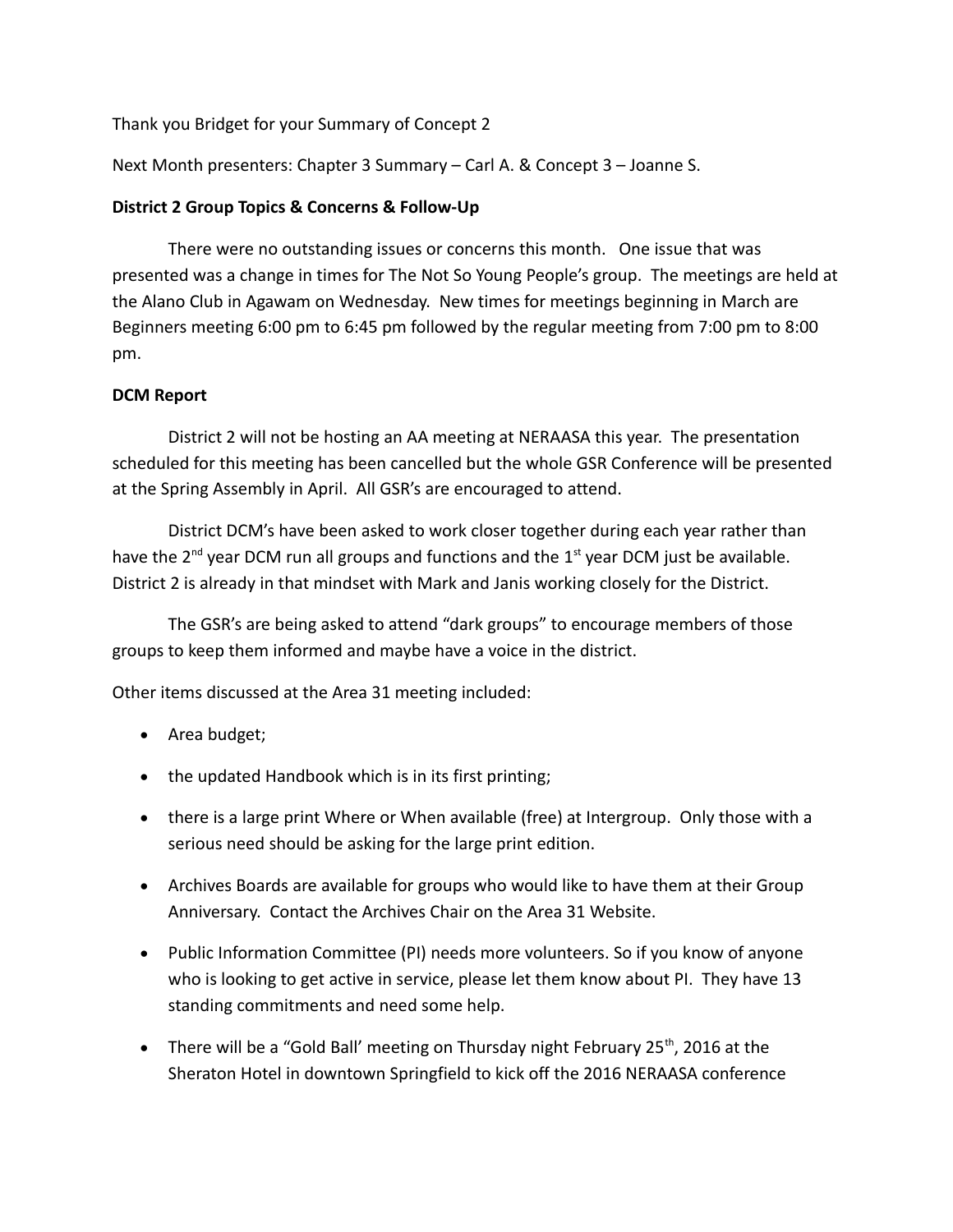weekend. Please attend if you can and meet other AA's from other parts of the North East Region. The meeting begins at 8:00 pm. Location will be posted in the Hotel.

**Old Business –** none this month

**New Business –** something to think about….do we want to host an Area Workshop??? We could host one ourselves or share with a committee or another District??? Bring back some thoughts next month.

# **Area 31 Chair – Sue A.**

**The Spring Assembly and Mini-Conference** will be held April 2 & 3 2016 (see flyer included with these minutes). The assembly will be a method to help our Delegate prepare to represent Area 31 at the New York General Service Conference in April .

**Monthly Area Event calendars** are available on the Area 31 Website: [www.area31aa.org.](http://www.area31aa.org/) Sue will continue to make paper copies available as long as needed.

**The other important website for AA's is** <http://www.westernmassaa.org/>

# *Your "Local Link" To Western Mass Alcoholics Anonymous*

This is an updated site and will have more information and changes in the near future such as blogs, stories of members etc.

**Concept meetings** are held monthly on the 1<sup>st</sup> Thursday of each month at 474 Pleasant St. at 7:30 pm

**Tradition meetings** are also held monthly but on the 3<sup>rd</sup> Wednesday of the month in the same place. Meetings are at 7:30 pm

**NERAASA (North East Regional Alcoholic Anonymous Service Assembly) will be held for the first time in "the Golden West" (Western MA)** We are honored to be hosting this event and hope all who can, will attend some or all of the 3 days…..Sue A. is the host for the Hospitality Suite which will be in the Marriott Hotel…come visit.

**Representatives of the Area Committee** would love to come to your group to be an incoming Group to talk about Service in AA. Contact Sue A. at chair@area31aa.org or if your group is looking to have a Group Inventory, you can also contact Sue A. to make arrangements to have someone come to your group.

**GSR Mini Conferences** will be held during the Spring Assembly as indicated above and on the flyer attached with these meeting minutes.